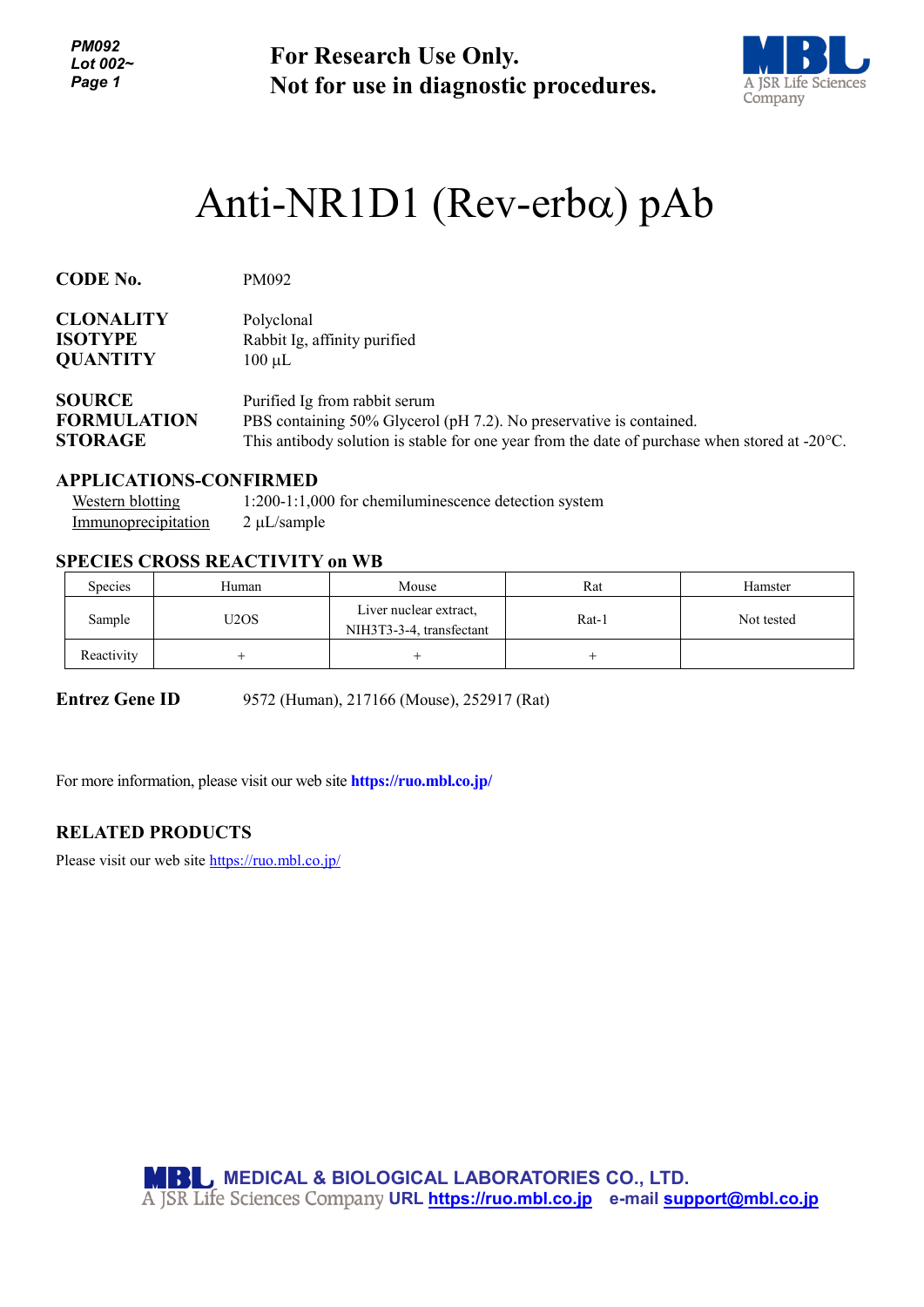The descriptions of the following protocols are examples. Each user should determine the appropriate condition

#### **SDS-PAGE & Western blotting**

1) Prepare the samples described as below:

[Tissue] Mix 5 µL of mouse liver nuclear extract with 5 µL of Laemmli's sample buffer.

[Cell line] Wash 1 x 107 cells 3 times with PBS and suspends them in 500 µL of Laemmli's sample buffer.

[Transfectant] Wash 1 x 10<sup>7</sup> cells 3 times with PBS and suspends them in 1 mL of Laemmli's sample buffer.

- 2) Boil the samples for 5 min. and centrifuge. Load 10 µL of the samples from tissue and cell line or 1 µL of sample from transfectant per lane in a 1-mm-thick SDS-polyacrylamide gel (10% acrylamide) for electrophoresis.
- 3) Blot the protein to a polyvinylidene difluoride (PVDF) membrane at  $1 \text{ mA/cm}^2$  for  $1 \text{ hr}$  in a semi-dry transfer system (Transfer Buffer: 25 mM Tris, 190 mM glycine, 20% MeOH). See the manufacturer's manual for precise transfer procedure.
- 4) To reduce nonspecific binding, soak the membrane in 10% skimmed milk (in PBS, pH 7.2) overnight at 4°C.
- 5) Wash the membrane with PBS-T [0.05% Tween-20 in PBS] (5 min. x 3 times).
- 6) Incubate the membrane with primary antibody diluted with 1% skimmed milk (in PBS, pH 7.2) as suggested in the **APPLICATION** for 1 hr. at room temperature. (The concentration of antibody will depend on the conditions.)
- 7) Wash the membrane with PBS-T (5 min. x 3 times).
- 8) Incubate the membrane with 1:10,000 of Anti-IgG (Rabbit) pAb-HRP (MBL; code no. 458) diluted with 1% skimmed milk (in PBS, pH 7.2) for 1 hr. at room temperature.
- 9) Wash the membrane with PBS-T (5 min. x 3 times).
- 10) Wipe excess buffer on the membrane, and then incubate it with appropriate chemiluminescence reagent for 1 min. Remove extra reagent from the membrane by dabbing with paper towel, and seal it in plastic wrap.
- 11) Expose to an X-ray film in a dark room for 3 min. Develop the film as usual. The condition for exposure and development may vary.

(Positive controls for Western blotting; Mouse liver nuclear extract, NIH3T3-3-4, Rat-1, U2OS and transfectant)



Immunoblotted with Anti-NR1D1 (Rev-erbα) pAb (PM092), 1:1,000



Immunoblotted with Anti-NR1D1 (Rev-erbα) pAb (PM092), 1:200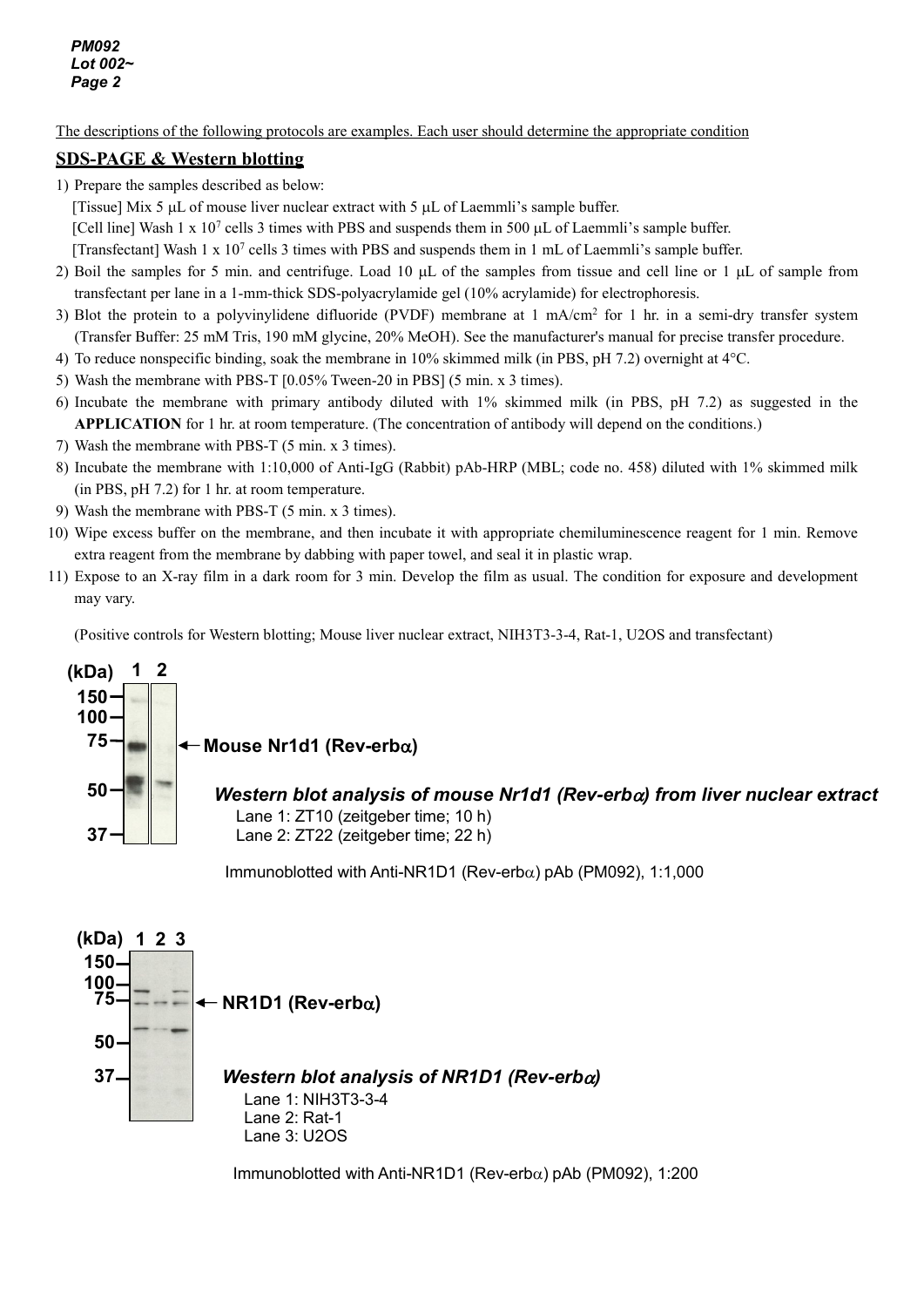*PM092 Lot 002~ Page 3*



## *Western blot analysis of mouse Nr1d1 (Rev-erb*α*) from HEK293T transfectant*

Lane 1, 4: HEK293T

Lane 2, 5: Myc-tagged mouse Nr1d1/HEK293T

Lane 3, 6: Myc-tagged mouse Nr1d2/HEK293T

<Immunoblot>

Lane 1-3: 1<sup>st</sup> antibody; Anti-Myc-tag mAb (M047-3), 1 µg/mL 2<sup>nd</sup> antibody; Anti-IgG (Mouse) pAb-HRP (330) Lane 4-6: 1<sup>st</sup> antibody: Anti-NR1D1 (Rev-erb $\alpha$ ) pAb (PM092), 1:1,000

2nd antibody: Anti-IgG (Rabbit) pAb-HRP (458)

Exposure time: 15 min.